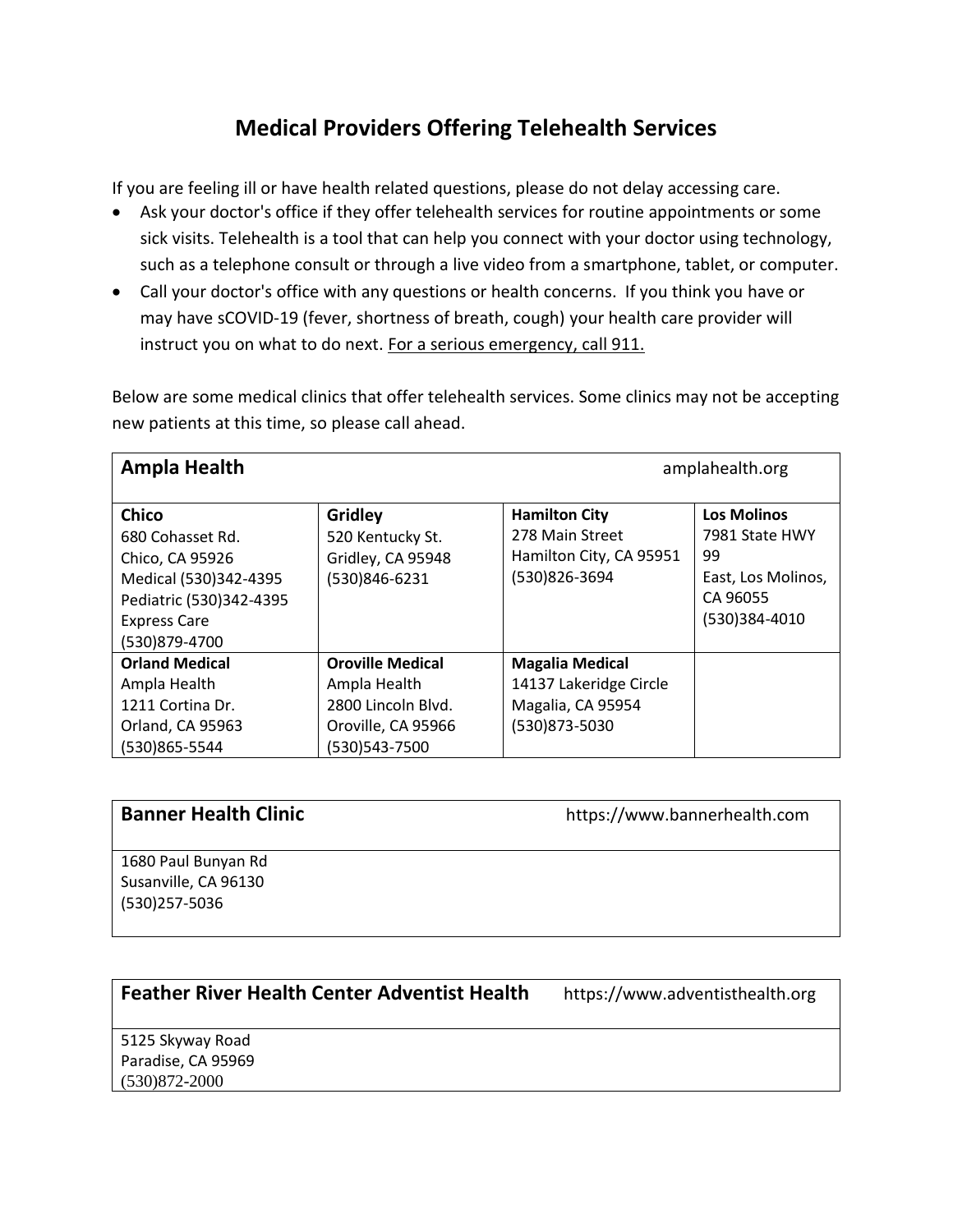# **Modoc Medical Center**

https://modocmedicalcenter.org/

229 W. McDowell Avenue , Alturas Ca (530)233-7052

| <b>Mountain Valleys Health Center</b><br>visits/ | https://mountainvalleys.org/virtual-    |  |
|--------------------------------------------------|-----------------------------------------|--|
| <b>Burney: Burney HC</b>                         | <b>Mount Shasta: Mount Shasta HC</b>    |  |
| Phone: (530) 999-9030                            | Phone: (530) 999-9040                   |  |
| <b>Dorris: Butte Valley HC</b>                   | <b>Fall River: Fall River Valley HC</b> |  |
| Phone: (530) 999-9070                            | Phone: (530) 999-9020                   |  |

| <b>Northern Valley Indian Health</b>                                                           | https://nvih.org/clinics/                                                              |
|------------------------------------------------------------------------------------------------|----------------------------------------------------------------------------------------|
| <b>Chico East Avenue Clinic</b><br>8 45 W. East Avenue, Chico, CA 95926<br>Phone: 530-896-9400 | <b>Willows Clinic</b><br>207 N. Butte Street, Willows, CA 95988<br>Phone: 530-934-4641 |
|                                                                                                |                                                                                        |

| <b>Rolling Hills Clinic</b>  | http://rhclinic.org/patient-center |
|------------------------------|------------------------------------|
| <b>Red Bluff Medical</b>     | <b>Corning Medical</b>             |
| 2540 Sister Mary Columba Dr. | 740 Solano Street                  |
| Red Bluff, CA 96080          | Corning, CA 96021                  |
| 530-690-2778                 | 530-690-2827                       |

| <b>Shasta Community Health Center</b>   |                                                                | https://www.shastahealth.org/                                 |  |
|-----------------------------------------|----------------------------------------------------------------|---------------------------------------------------------------|--|
| 1035 Placer Street Redding, CA<br>96001 | Anderson Family Health Center<br>2965 East Street Anderson, CA | Shasta Lake Family Health<br>4215 Front St. Shasta Lake City, |  |
| (530) 246-5710                          | 96007                                                          | CA 96019                                                      |  |
|                                         | (530) 378-0486                                                 | (530) 276-9168                                                |  |